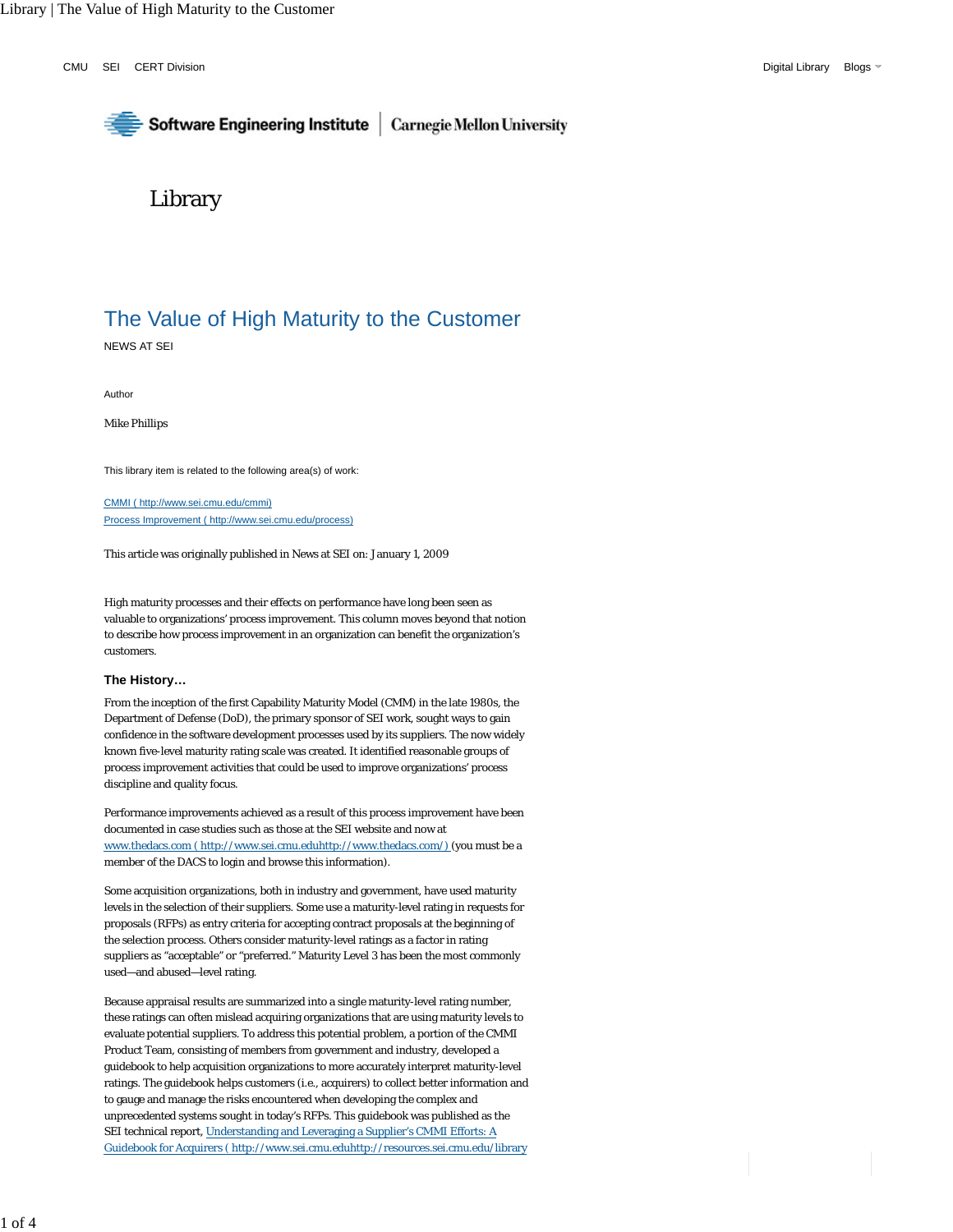# $\sqrt{\text{asset-view.cfm?assetID}}$ =10027)

As organizations began to achieve high maturity status, expectations began to expand about what high maturity meant. Process improvement in an acquisition or development environment is fundamentally intended to result in products and services with higher quality and fewer defects. Process improvement should lead to performance improvement on real projects that deliver real software-intensive systems, particularly those sought by the DoD. Consequently, both customers and suppliers began to link high maturity processes to better performance expectations.

Unfortunately, a study conducted by the Defense Contract Management Agency (DCMA) across a large number of DoD programs found that there were "performance shortfalls" in many projects within companies that earned high maturity ratings. Most of these performance shortfalls were more closely linked to cost and schedule performance than to system performance or quality of products and services.

Research suggests that there are multiple causes of cost and schedule problems that extend far beyond the process dimension. Causes most often include requirements changes or other dynamics that process discipline cannot overcome. However, such issues and limitations of process improvement make it particularly useful to describe high maturity benefits for both the improving organization and its customers.

If a DoD acquirer chooses to be a customer of a high maturity company, what kinds of performance should they expect to see? What characteristics change as organizations move from level to level?Figure 1 is helpful in illustrating performance changes across increasing maturity levels.

| <b>Maturity Level</b> | <b>Process Characteristics</b>                                                  | <b>Predicted Performance</b> |
|-----------------------|---------------------------------------------------------------------------------|------------------------------|
| 5                     | <b>Focus is on continuous</b><br>quantitative improvement                       |                              |
| 4                     | <b>Process is measured</b><br>and controlled                                    |                              |
| 3                     | <b>Process is characterized</b><br>for the organization and<br>is proactive     |                              |
| 2                     | <b>Process is characterized</b><br>for projects and is often<br><b>reactive</b> | ł                            |
|                       | Process is unpredictable,<br>poorly controlled, and<br><i>reactive</i>          |                              |

#### *Figure 1: Performance Characteristics Relationships to Process Improvement Levels*

As organizations move from the ad hoc approach of Maturity Level 1 up to Maturity Level 2, more accurate estimates of time and resources begin to occur, replacing the over-optimistic approaches used before. Historical data begins to influence plans. Notice that more accurate estimates are often of longer duration or higher cost than the estimates delivered at Maturity Level 1. At Maturity Level 3, the organization sees results of qualitative process improvement (i.e., using best practices in Organizational Process Focus) across its projects and reduction in the average duration and cost estimates that rose in Maturity Level 2.

At Maturity Levels 4 and 5, quantitative improvement is the dominant ingredient, and the reduction in the average time and resource commitment continues. But notice also that the tail of the curve remains. High maturity is not a guarantee of performance—but it increases the probability of high performance. Put another way, the overall program risk, particularly on the typical DoD program seeking to create unprecedented systems, is likely to be reduced if a high maturity provider is chosen.

**What else do we need to consider?** Another element of performance is the role of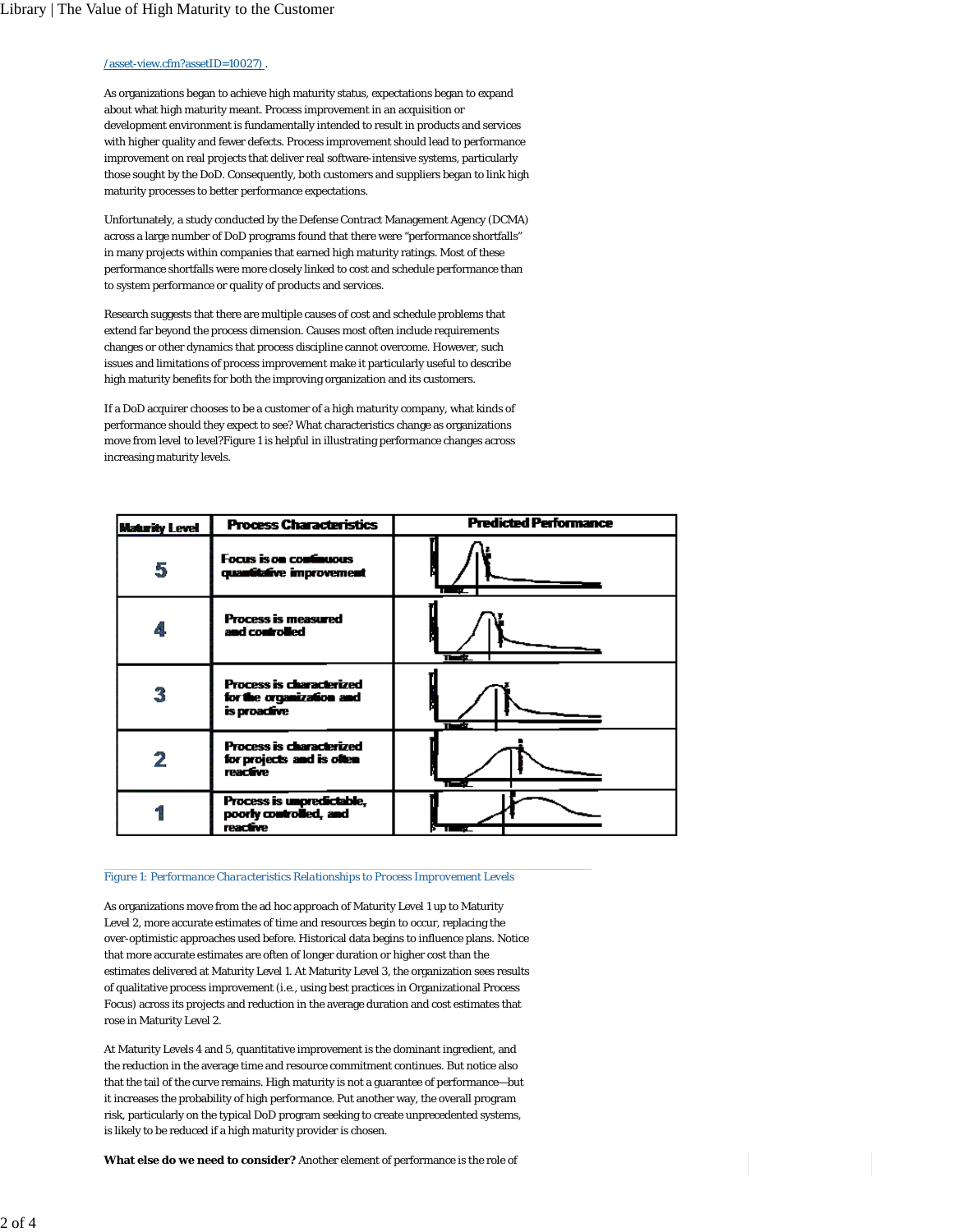the program team. We often hear anecdotal evidence that a high maturity prime contractor may be viewed as performing below expectations when less mature teammates are the source of difficulties. As we have described in earlier columns, the value of CMMI for Acquisition and the contribution of the acquirer (i.e., customer) cannot be underestimated. Often, the impact of high maturity is diluted by other contributing elements in the equation. The acquirer must be aware of issues such as contractual requirements that maintain a specific agreed-on set of processes. This awareness may have the project feeding potential process-improvement ideas back to the customer organization, but limiting the ability of the project to significantly change.

**What should a customer expect?** An excellent presentation that provides answers to this question as observed within an organization with many high maturity projects was presented by Rick Hefner of Northrop-Grumman at the 2005 Annual Systems and Software Technology Conference (SSTC). You can see this presentation on the SEI website at http://www.sei.cmu.edu/cmmi/adoption/pdf/05SSTC-Hefner-Customer-Benefits-031905.pdf ( http://www.sei.cmu.edu/library/abstracts/presentations/hefner-2005-sstc.cfm) . For this column, I'll elaborate on one of the slides in his presentation (Figure 2), highlighting the essential ingredients of the four process areas that are relevant.



## *Figure 2: How Do Levels 4 & 5 Benefit the Customer?*

# Organizational Process Performance (OPP)

When using OPP practices, there is an opportunity to create a collection of processes and sub-processes with valuable quantitative documentation. (This documentation is accumulated as the organization applies its measurement and analysis techniques to the activities seen across the organization's projects.) This quantitative documentation is a source of the quantitative performance baselines and performance models needed to predict the effect of making sensible changes to controllable variables (e.g., personnel and engineering tools). Because an element of OPP describes a link between quality goals and objectives and actual process performance, the customer may be able to participate in the establishment of goals and objectives that may be mutually important to the company and its customer.

# Quantitative Project Management (QPM)

Now the projects have to perform and use the organizational assets to aid in rolling out the new or revised development processes. The first goal focuses on the quantitative elements, while the second goal dives deeper into the use of good statistical analysis to assist in process analysis and improvement. Often the customer can encourage improvement by seeking to understand some of the special causes of variation that the project is encountering, or perhaps those faced by previous projects that are now risks to the new project. It is not uncommon for some of the causes of variation to be addressed by a cooperative acquirer/supplier team.

## Causal Analysis and Resolution (CAR)

Using this Maturity Level 5 based process area, those working on the project can research ways to deal with process problems they confront. In one project, the combination of COTS hardware with the project's software packages using existing